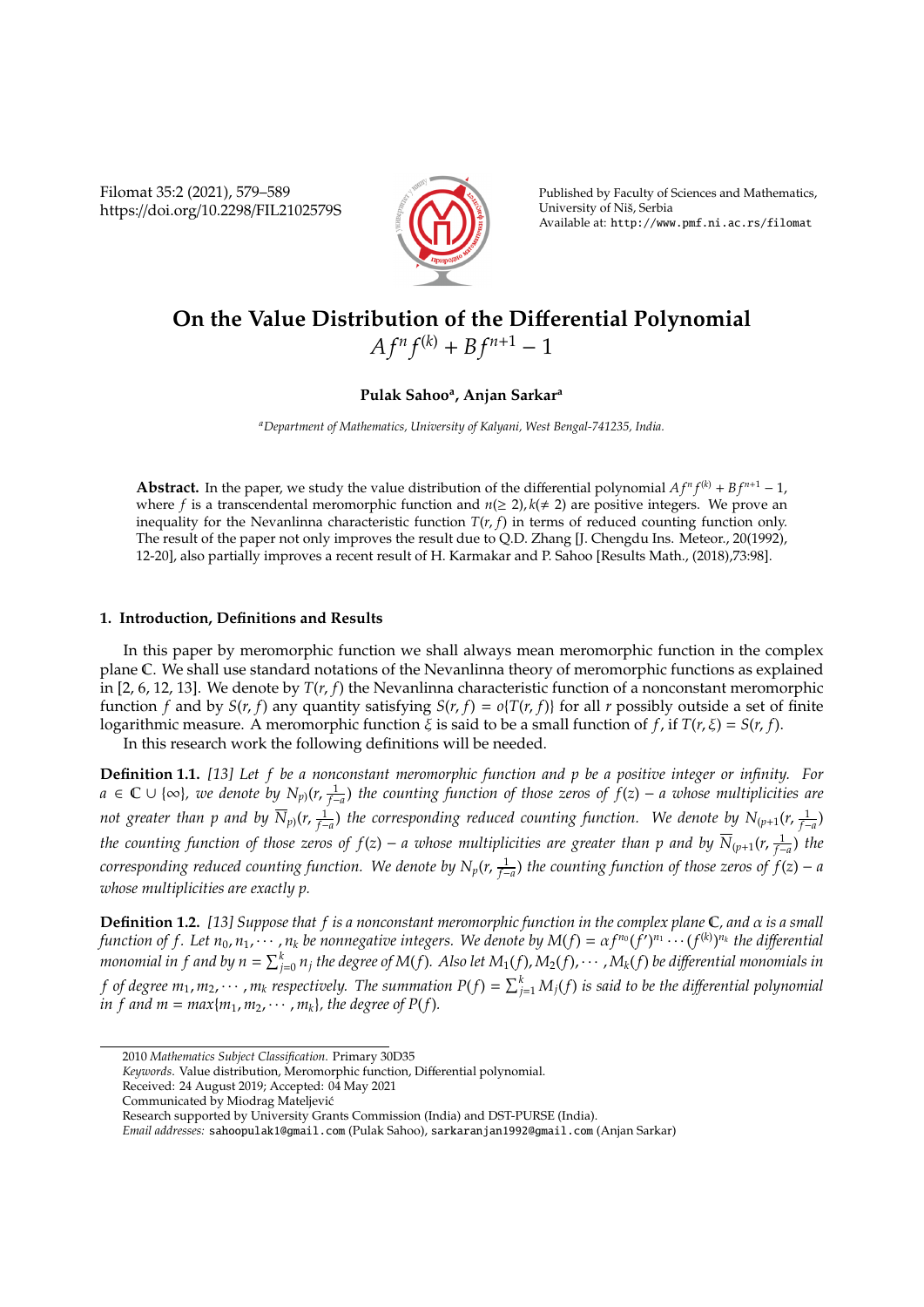A great number of research works have been done on value distribution of differential polynomials of meromorphic functions by many mathematicians across the world (See [4, 8–11, 14, 15]). In 1979, E. Mues [7] proved a qualitative result in this direction which is as follows.

**Theorem 1.1.** Let f be a transcendental meromorphic function in the complex plane. Then  $f^2f' - 1$  has infinitely *many zeros.*

In 1992, Q.D. Zhang [14] proved the following quantitative result related to Theorem 1.1.

**Theorem 1.2.** *Let f be a transcendental meromorphic function in the complex plane and f*(*z*) *is not of the form*  $Ce^{-\frac{B}{A}z}$ , where  $A(\neq 0)$ , B, C are complex constants. Then

$$
T(r, f) \le 6N\left(r, \frac{1}{Af^2f' + Bf^3 - 1}\right) + S(r, f).
$$

In 2005, X. Huang and Y. Gu [3] proved the following result related to Theorem 1.2.

**Theorem 1.3.** *Let f be a transcendental meromorphic function in the complex plane and k be a positive integer. Then*

$$
T(r, f) \leq 6N\left(r, \frac{1}{f^2f^{(k)}-1}\right)+S(r, f).
$$

To find whether the above inequality holds if the counting function is replaced by corresponding reduced counting function, in 2009, J.F. Xu, H.X. Yi and Z.L. Zhang [10] proved the following theorem.

**Theorem 1.4.** Let f be a transcendental meromorphic function in the complex plane and L[f] =  $a_k f^{(k)} + a_{k-2} f^{(k-2)} +$  $\cdots$  +  $a_0f$ , where  $a_0, a_1, \cdots, a_{k-2}, a_k (\neq 0)$  are small functions of f. For  $c(\neq 0)$ , let  $F = f^2L[f] - c$ . Then

$$
T(r, f) \leq M\overline{N}\left(r, \frac{1}{F}\right) + S(r, f),
$$

*where M* > 0 *is a constant which does not depend on f*.

**Remark 1.1.** In the same paper, assuming  $N_1(r, \frac{1}{f}) = S(r, f)$ , the authors also proved the inequality

$$
T(r, f) \leq 2\overline{N}\left(r, \frac{1}{f^2f^{(k)}-1}\right) + S(r, f).
$$

In 2011, the same authors [11] improved the above result by eliminating the restriction on simple zeros of *f* and proved the following result.

**Theorem 1.5.** *Let f be a transcendental meromorphic function in the complex plane. Then*

$$
T(r, f) \leq M\overline{N}\left(r, \frac{1}{f^2f^{(k)}-1}\right) + S(r, f),
$$

*where M* is 6 if  $k = 1$  *or*  $k \ge 3$  *and M* is 10 if  $k = 2$ *.* 

Recently, H. Karmakar and P. Sahoo [5] proved the following result which certainly improves Theorems 1.3 and 1.5.

**Theorem 1.6.** Let f be a transcendental meromorphic function and  $n(\geq 2)$ ,  $k(\geq 1)$  be integers. Then

$$
T(r, f) \leq \frac{6}{2n-3}\overline{N}\left(r, \frac{1}{f^{n}f^{(k)}-1}\right) + S(r, f).
$$

Now it is natural to ask the following question.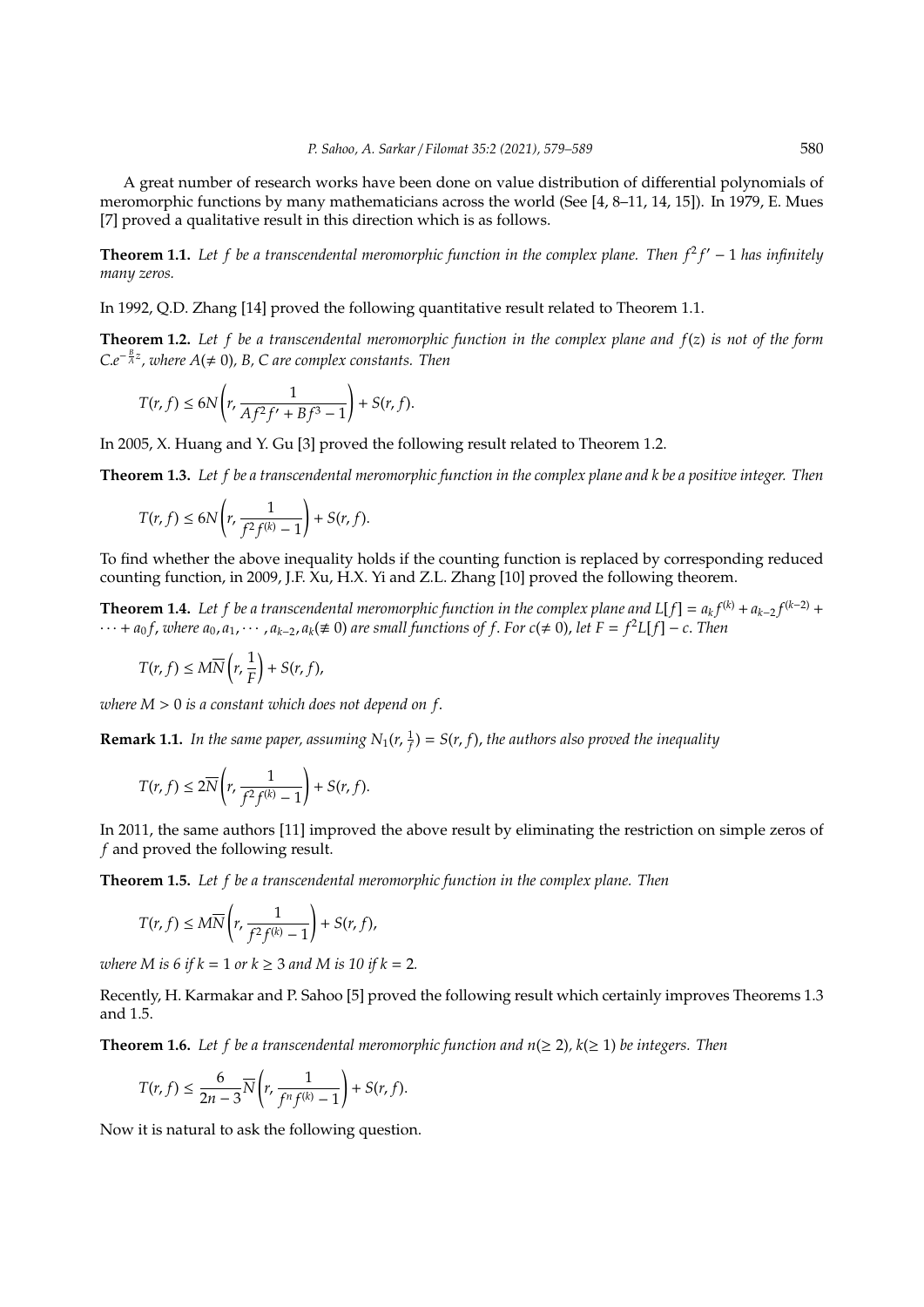**Question 1.1.** What happens if we replace  $f^n f^{(k)} - 1$  by  $Af^n f^{(k)} + Bf^{n+1} - 1$  in Theorem 1.6, where  $A(\neq 0)$  and B *are complex constants?*

In this paper we investigate to find out a partial answer of the above question and obtain the following result.

**Theorem 1.7.** Let f be a transcendental meromorphic function,  $n(\geq 2)$ ,  $k(\neq 2)$  be positive integers and  $f(z)$  is not of the form  $\sum_{i=1}^k C_i.e^{m_iz}$ , where  $m_i^k+\frac{B}{A}=0$ ,  $C_i$   $(i=1, 2, \cdots, k)$  are arbitrary constants and  $A(\neq 0)$ , B are complex *constants. Then*

$$
T(r, f) \le \frac{6}{2n-3} \overline{N} \left( r, \frac{1}{A f^n f^{(k)} + B f^{n+1} - 1} \right) + S(r, f).
$$

**Remark 1.2.** *Theorem 1.7 improves and generalizes Theorem 1.6, except for k* = 2*.*

**Remark 1.3.** *Obviously, Theorem 1.7 improves Theorem 1.2.*

**Remark 1.4.** *The authors do not know about the validity of the conclusion of Theorem 1.7 when k* = 2. *So it remains open for further research.*

#### **2. Lemmas**

Suppose that *f* is a transcendental meromorphic function in the complex plane. Let us define  $q =$  $A f^{n} f^{(k)} + B f^{n+1} - 1$  and  $h = \frac{g^{(k)}}{f^{n-k}}$ *f*<sup>*n*−1</sup> where *n*(≥ 2), *k*(≠ 2) are positive integers and *A*(≠ 0), *B* are complex constants. Also, let

$$
F = a_1 \left(\frac{g'}{g}\right)^2 + a_2 \left(\frac{g'}{g}\right)' + a_3 \frac{g'}{g} \cdot \frac{h'}{h} + a_4 \left(\frac{h'}{h}\right)^2 + a_5 \left(\frac{h'}{h}\right)' + a_6 \frac{B}{A} \cdot \frac{g'}{g} + a_7 \frac{B}{A} \cdot \frac{h'}{h} + a_8 \left(\frac{B}{A}\right)^2,
$$
\n(2.1)

where for  $k = 1$ ,  $a_1 = 2(4n^2 + 8n + 7)$ ,  $a_2 = 2(n+2)(4n^2 - 1),$ <br> $a_2 = 2(n+2)(4n^2 - 1),$  $a_3 = -2(n+2)(2n^2+3n+4)$ ,  $a_4 = (n+2)^2(n+1)$ ,  $a_5 = -(n+2)^2(2n-1)$ ,  $a_6 = 2(n+2)(2n^2 + 9n + 1),$ <br>*a*<sub>6</sub> = 2(*n* + 2)(2*n*<sup>2</sup> + 9*n* + 1),  $a_7 = -(n+2)^2(n+1)(2n+1)$  $(n+1)(2n+1)$ ,  $a_8 = 2n(n+1)(n+2)^2$ ,

and for  $k > 2$ ,  $a_1 = \{(n-1)k^3 - 3(n^3 - 2n + 1)k^2 - 3(6n^3 - 3n + 1)k - (27n^3 - 4n + 1)\},\$  $a_2 = (n + k + 1)\{(n - 1)k + (3n - 1)\}\{(n - 1)k^2 - (3n^2 - 5n + 2)k - (9n^2 - 4n + 1)\},\$  $a_3 = -2n(n+k+1)\{(n-1)k^2 - (3n^2 - 5n + 2)k - (9n^2 - 4n + 1)\},\$  $a_4 = n^2(n-1)(k+1)(n+k+1)^2$  $a_5 = -n(n-1)(k+1)(n+k+1)^2\{(n-1)k + (3n-1)\}, \ \ a_6 = a_7 = a_8 = 0.$ 

**Lemma 2.1.** [1] Suppose that f is a transcendental meromorphic function and  $f^nP(f) = Q(f)$ , where  $P(f)$  and  $Q(f)$ *are di*ff*erential polynomials in f*(*z*) *with functions of small proximity related to f as the coe*ffi*cient and the degree of*  $Q(f)$  *is at most n.* Then  $m(r, P(f)) = S(r, f)$ .

**Lemma 2.2.** [5] For two integers  $n(\geq 2)$ ,  $k(\geq 2)$ , if

$$
f(x) = (n-1) \Big[ \Big( (k+1)n^4 + 2(k^2 + 5k + 10)n^3 + (k+1)^2(k+2)n^2 - (k+1)^2(2k+5)n + (k+1)^3 \Big) x^2
$$
  
+ 
$$
(n+k+1)(k+1) \Big\{ (k+1)n^3 + (k^2 + 4k+9)n^2 - (2k^2 + 7k+5)n + (k+1)^2 \Big\} x
$$
  
- 
$$
n(n+k+1)^2(k+1) \Big\{ (n-1)k + (2n-1) \Big\} \Big],
$$

*then*  $f(x) = 0$  *has no solution in*  $\mathbb{Z}_+$ *.*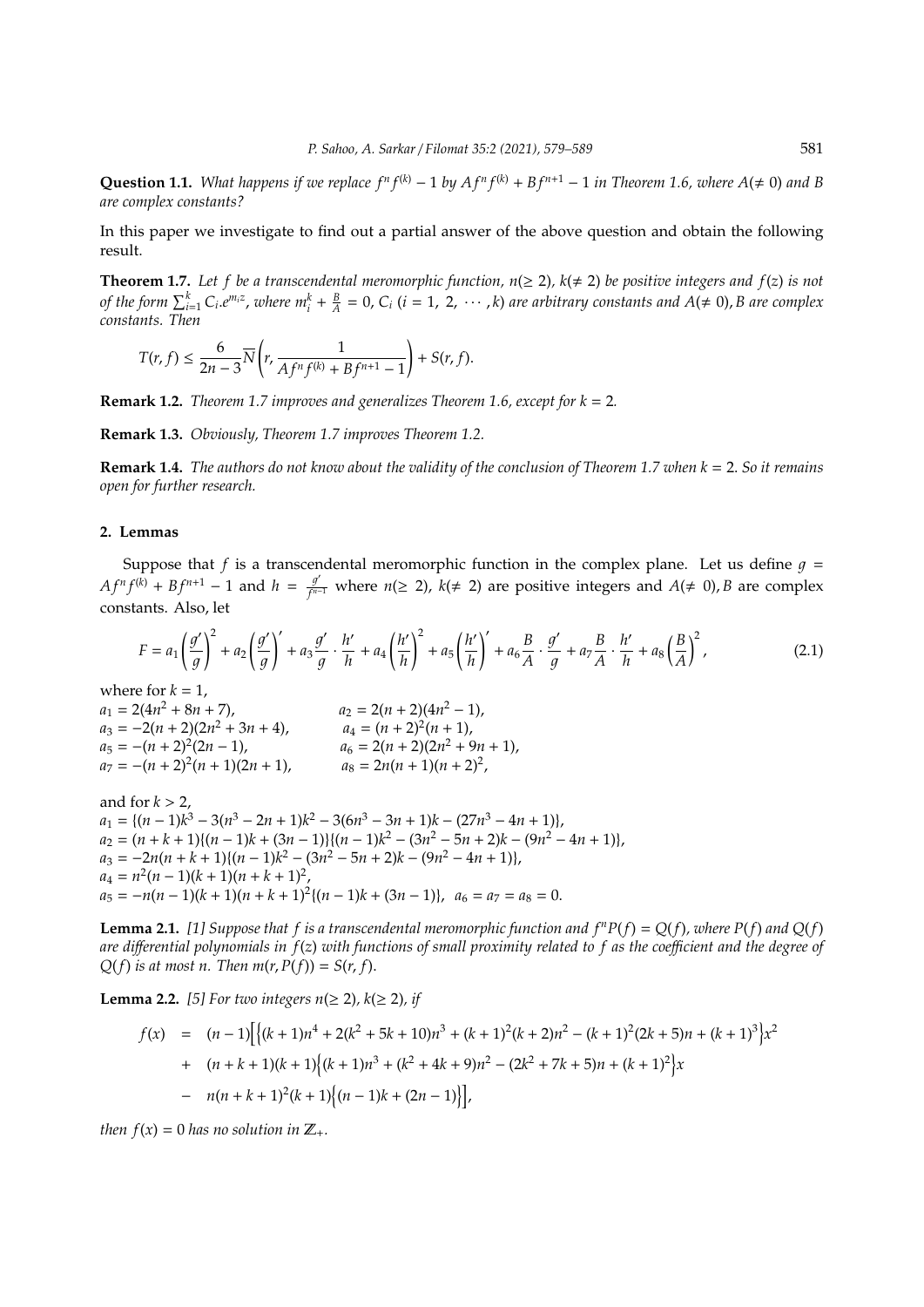**Lemma 2.3.** Let f and g be defined as in the beginning of the section and  $f(z)$  be not of the form  $\sum_{i=1}^{k} C_i e^{m_i z}$ , where  $m_i^k + \frac{B}{A} = 0$  and  $\dot{C}_i$  (*i* = 1, 2,  $\cdots$  , *k*) are arbitrary constants. Then g is not equivalently constant.

*Proof.* Suppose  $Af^n f^{(k)} + Bf^{n+1} \equiv D$ (a constant). Obviously,  $D \neq 0$ , otherwise, we get  $f(z) = \sum_{i=1}^{k} C_i e^{m_i z}$ , a contradiction. Hence we have

$$
\frac{1}{f^{n+1}} = \frac{A}{D} \cdot \frac{f^{(k)}}{f} + \frac{B}{D}.
$$

Therefore

$$
m\left(r,\frac{1}{f^{n+1}}\right)=m\left(r,\frac{A}{D}\cdot\frac{f^{(k)}}{f}+\frac{B}{D}\right).
$$

i.e.,

$$
(n+1)m\left(r,\frac{1}{f}\right)\leq m\left(r,\frac{A}{D}\right)+m\left(r,\frac{f^{(k)}}{f}\right)+m\left(r,\frac{B}{D}\right)+O(1)=S(r,f).
$$

Also, since

$$
\frac{1}{Af^nf^{(k)}+Bf^{n+1}}=\frac{1}{D},
$$

we have,

$$
N\left(r,\frac{1}{f}\right) \le N\left(r,\frac{1}{Af^n f^{(k)} + Bf^{n+1}}\right) = N\left(r,\frac{1}{D}\right) = S(r,f).
$$

Therefore,

$$
T(r, f) = S(r, f),
$$

a contradiction. Thus  $Af^n f^{(k)} + Bf^{n+1}$  is not equivalently constant and hence g is not equivalently constant.  $\square$ 

**Lemma 2.4.** Let f and g be defined as in the beginning of the section. Then

$$
(n+1)T(r,f) \le \overline{N}(r,f) + \overline{N}\left(r,\frac{1}{f}\right) + N_{k}\left(r,\frac{1}{f}\right) + k\overline{N}_{(k+1)}\left(r,\frac{1}{f}\right) + \overline{N}\left(r,\frac{1}{g}\right) - N_{0}\left(r,\frac{1}{g'}\right) + S(r,f)
$$
(2.2)

*and*

$$
\left\{ N(r, f) - \overline{N}(r, f) \right\} + \left\{ N\left(r, \frac{1}{f}\right) - \overline{N}\left(r, \frac{1}{f}\right) \right\} + \left\{ N_{(k+1}\left(r, \frac{1}{f}\right) - k\overline{N}_{(k+1}\left(r, \frac{1}{f}\right) \right) + (n-2)N\left(r, \frac{1}{f}\right) + m(r, f) + n \, m\left(r, \frac{1}{f}\right) \le \overline{N}\left(r, \frac{1}{g}\right) - N_0\left(r, \frac{1}{g'}\right) + S(r, f),\tag{2.3}
$$

where  $N_0\big(r,\frac{1}{q'}\big)$  denotes the counting function of those zeros of  $g'$  which are not zero of  $f$  or  $g$ .

*Proof.* Given  $g = Af^n f^{(k)} + Bf^{n+1} - 1$ . By Lemma 2.3, we have g is not equivalently constant. Therefore we can write

$$
\frac{1}{f^{n+1}} = A \cdot \frac{f^{(k)}}{f} - \frac{g'}{f^{n+1}} \cdot \frac{g}{g'} + B. \tag{2.4}
$$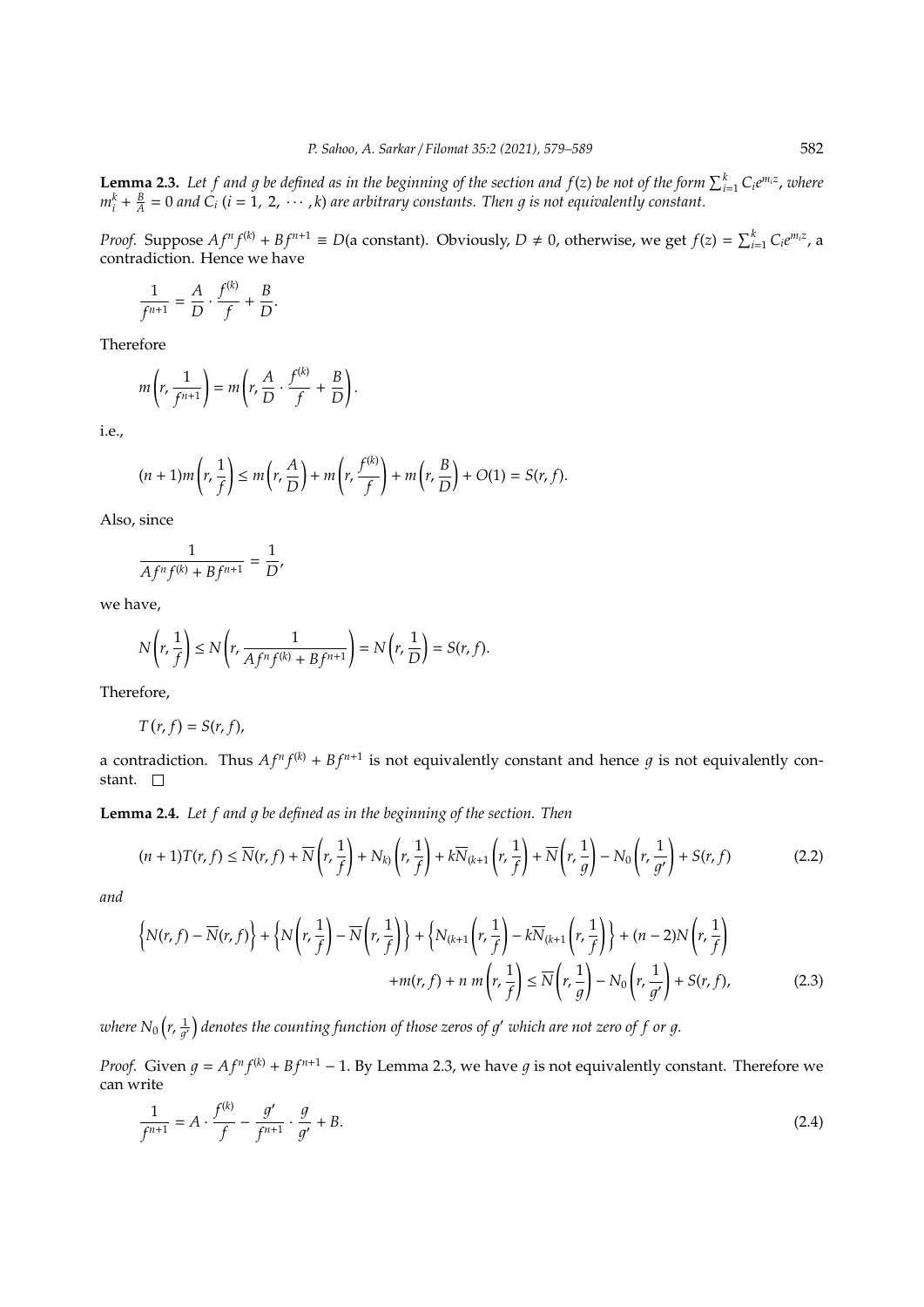Now

$$
g' = Af^n f^{(k+1)} + nAf^{n-1}f'f^{(k)} + B(n+1)f^n f'.
$$

Therefore

$$
\frac{g'}{f^{n+1}} = A \cdot \frac{f^{(k)}}{f} + nA \cdot \frac{f'}{f} \cdot \frac{f^{(k)}}{f} + B(n+1) \cdot \frac{f'}{f}
$$

and hence

$$
m\left(r,\frac{g'}{f^{n+1}}\right) = S(r,f).
$$
\n(2.5)

From (2.4) and (2.5) we get

$$
(n+1)m\left(r,\frac{1}{f}\right) \leq m\left(r,\frac{f^{(k)}}{f}\right) + m\left(r,\frac{g'}{f^{n+1}}\right) + m\left(r,\frac{g}{g'}\right) + O(1)
$$
  
\n
$$
\leq m\left(r,\frac{g}{g'}\right) + S(r,f)
$$
  
\n
$$
\leq T\left(r,\frac{g}{g'}\right) - N\left(r,\frac{g}{g'}\right) + S(r,f)
$$
  
\n
$$
\leq N\left(r,\frac{g'}{g}\right) - N\left(r,\frac{g}{g'}\right) + S(r,f)
$$
  
\n
$$
\leq \overline{N}(r,f) + N\left(r,\frac{1}{g}\right) - N\left(r,\frac{1}{g'}\right) + S(r,f).
$$
 (2.6)

Let

$$
N\left(r,\frac{1}{g'}\right) = N_{000}\left(r,\frac{1}{g'}\right) + N_{00}\left(r,\frac{1}{g'}\right) + N_0\left(r,\frac{1}{g'}\right) + S(r,f),\tag{2.7}
$$

where  $N_{000}(r, \frac{1}{q'})$  denotes the counting function of those zeros of  $q'$  which come from the zeros of  $q$  and  $N_{00}\left(r,\frac{1}{q'}\right)$  denotes the counting function of those zeros of  $g'$  which come from the zeros of  $f$ . Therefore

$$
N\left(r,\frac{1}{g}\right) - N_{000}\left(r,\frac{1}{g'}\right) = \overline{N}\left(r,\frac{1}{g}\right). \tag{2.8}
$$

Let *z*<sub>0</sub> be a zero of *f* with multiplicity *p*. If  $p \le k$ , then *z*<sub>0</sub> is a zero of *g'* with multiplicity at least (*np* − 1). If *p*  $\geq$  *k* + 1, then *z*<sub>0</sub> is zero of *g'* with multiplicity at least  $(n + 1)p - k - 1$ . Therefore

$$
N_{00}\left(r,\frac{1}{g'}\right) \geq nN_{k}\left(r,\frac{1}{f}\right) - \overline{N}_{k}\left(r,\frac{1}{f}\right) + (n+1)N_{\left(k+1\right)}\left(r,\frac{1}{f}\right) - (k+1)\overline{N}_{\left(k+1\right)}\left(r,\frac{1}{f}\right)
$$

$$
= nN\left(r,\frac{1}{f}\right) - \overline{N}\left(r,\frac{1}{f}\right) + N_{\left(k+1}\left(r,\frac{1}{f}\right) - k\overline{N}_{\left(k+1\right)}\left(r,\frac{1}{f}\right) + S(r,f). \tag{2.9}
$$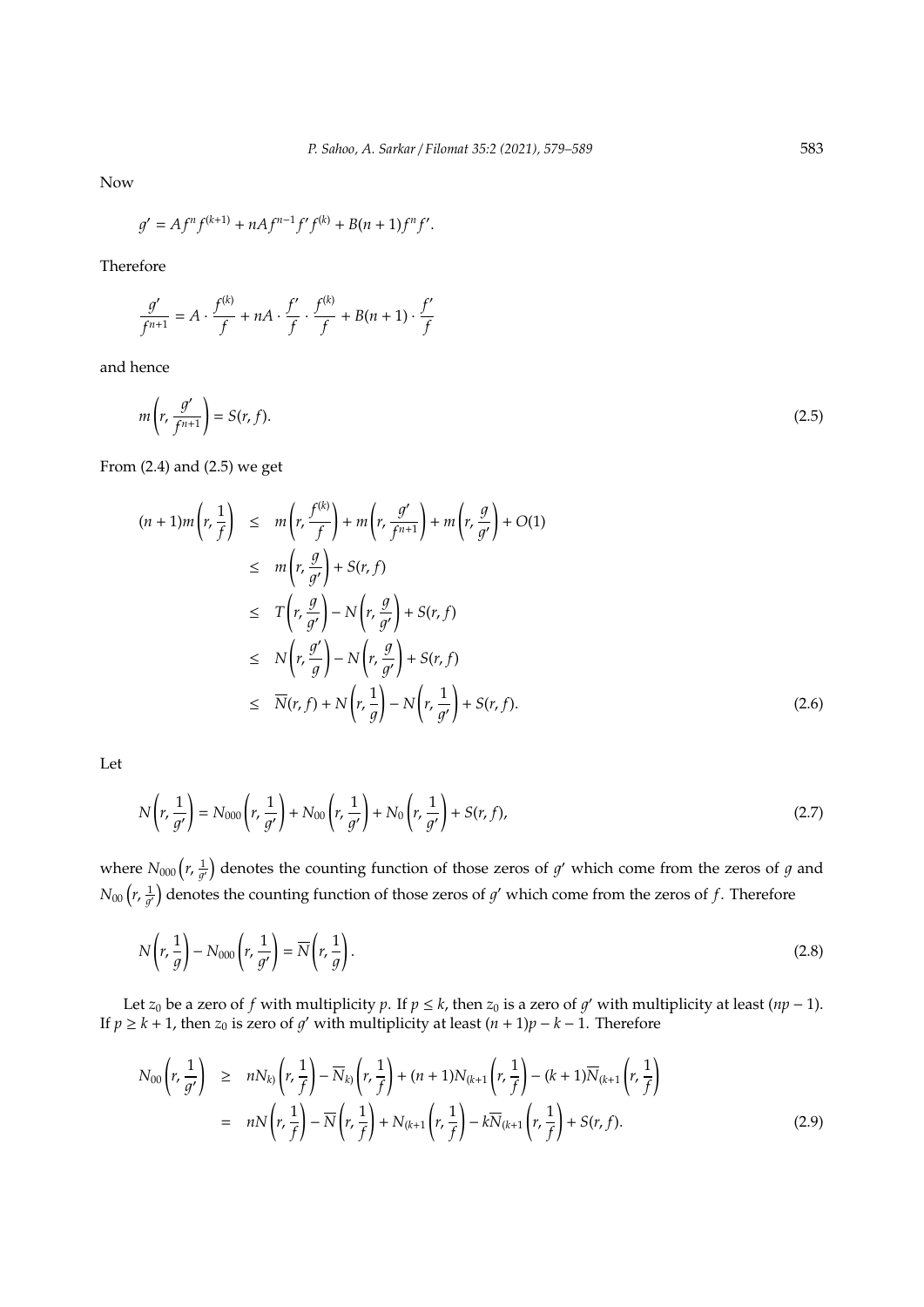From (2.6) - (2.9), we get

$$
(n+1)T(r, f) = (n+1)m\left(r, \frac{1}{f}\right) + (n+1)N\left(r, \frac{1}{f}\right) + O(1)
$$
  
\n
$$
\leq (n+1)N\left(r, \frac{1}{f}\right) + \overline{N}(r, f) + \overline{N}\left(r, \frac{1}{g}\right) - nN\left(r, \frac{1}{f}\right) + \overline{N}\left(r, \frac{1}{f}\right)
$$
  
\n
$$
- N_{(k+1)}\left(r, \frac{1}{f}\right) + k\overline{N}_{(k+1)}\left(r, \frac{1}{f}\right) - N_0\left(r, \frac{1}{g'}\right) + S(r, f)
$$
  
\n
$$
= \overline{N}(r, f) + \overline{N}\left(r, \frac{1}{f}\right) + N_{k}\left(r, \frac{1}{f}\right) + k\overline{N}_{(k+1)}\left(r, \frac{1}{f}\right) + \overline{N}\left(r, \frac{1}{g}\right) - N_0\left(r, \frac{1}{g'}\right) + S(r, f), \quad (2.10)
$$

which is (2.2). Also

$$
(n+1)T(r, f) = T(r, f) + nT(r, \frac{1}{f}) + O(1)
$$
  
=  $N(r, f) + m(r, f) + (n-2)N(r, \frac{1}{f}) + N(r, \frac{1}{f}) + N_k(r, \frac{1}{f})$   
+  $N_{(k+1)}(r, \frac{1}{f}) + n m(r, \frac{1}{f}) + S(r, f).$  (2.11)

Combining (2.10) and (2.11) we get

$$
\left\{N(r, f) - \overline{N}(r, f)\right\} + \left\{N\left(r, \frac{1}{f}\right) - \overline{N}\left(r, \frac{1}{f}\right)\right\} + \left\{N_{(k+1)}\left(r, \frac{1}{f}\right) - k\overline{N}_{(k+1)}\left(r, \frac{1}{f}\right)\right\} + (n-2)N\left(r, \frac{1}{f}\right) + m(r, f) + n \, m\left(r, \frac{1}{f}\right) \le \overline{N}\left(r, \frac{1}{g}\right) - N_0\left(r, \frac{1}{g'}\right) + S(r, f),
$$

which is (2.3). This completes the proof of Lemma 2.4.  $\Box$ 

**Lemma 2.5.** Let  $f$ ,  $g$ ,  $h$ ,  $F$ ,  $a_i$  's( $i = 1, 2, \cdots, 8$ ) be defined as in the beginning of the section. Then the simple poles of *f are zero of F.*

*Proof.* Let  $z_0$  be a simple pole of f. Then in some neighbourhood of of  $z_0$ , we write

$$
f(z) = \frac{a}{z - z_0} \Big[ 1 + b_0 (z - z_0) + b_1 (z - z_0)^2 + b_2 (z - z_0)^3 + O((z - z_0)^4) \Big],
$$

where  $a \neq 0$ ,  $b_0$ ,  $b_1$ ,  $b_2$  are constants. Therefore we get

$$
f'(z) = \frac{a}{(z - z_0)^2} \Big[ -1 + b_1(z - z_0)^2 + 2b_2(z - z_0)^3 + O((z - z_0)^4) \Big];
$$
  

$$
f^{(k)}(z) = \frac{(-1)^k ak!}{(z - z_0)^{k+1}} \Big[ 1 + (-1)^k b_k(z - z_0)^{k+1} + O((z - z_0)^{k+2}) \Big];
$$
  

$$
f''(z) = \frac{a^n}{(z - z_0)^n} \Big[ 1 + nb_0(z - z_0) + \frac{1}{2} \Big\{ n(n - 1)b_0^2 + 2nb_1 \Big\} (z - z_0)^2 + O((z - z_0)^3) \Big]
$$

and

$$
f^{n+1}(z) = \frac{a^{n+1}}{(z-z_0)^{n+1}} \Big[ 1 + (n+1)b_0(z-z_0) + \frac{1}{2} \Big\{ n(n+1)b_0^2 + 2(n+1)b_1 \Big\} (z-z_0)^2 + O\Big( (z-z_0)^3 \Big) \Big].
$$

Now we discuss the following two cases separately.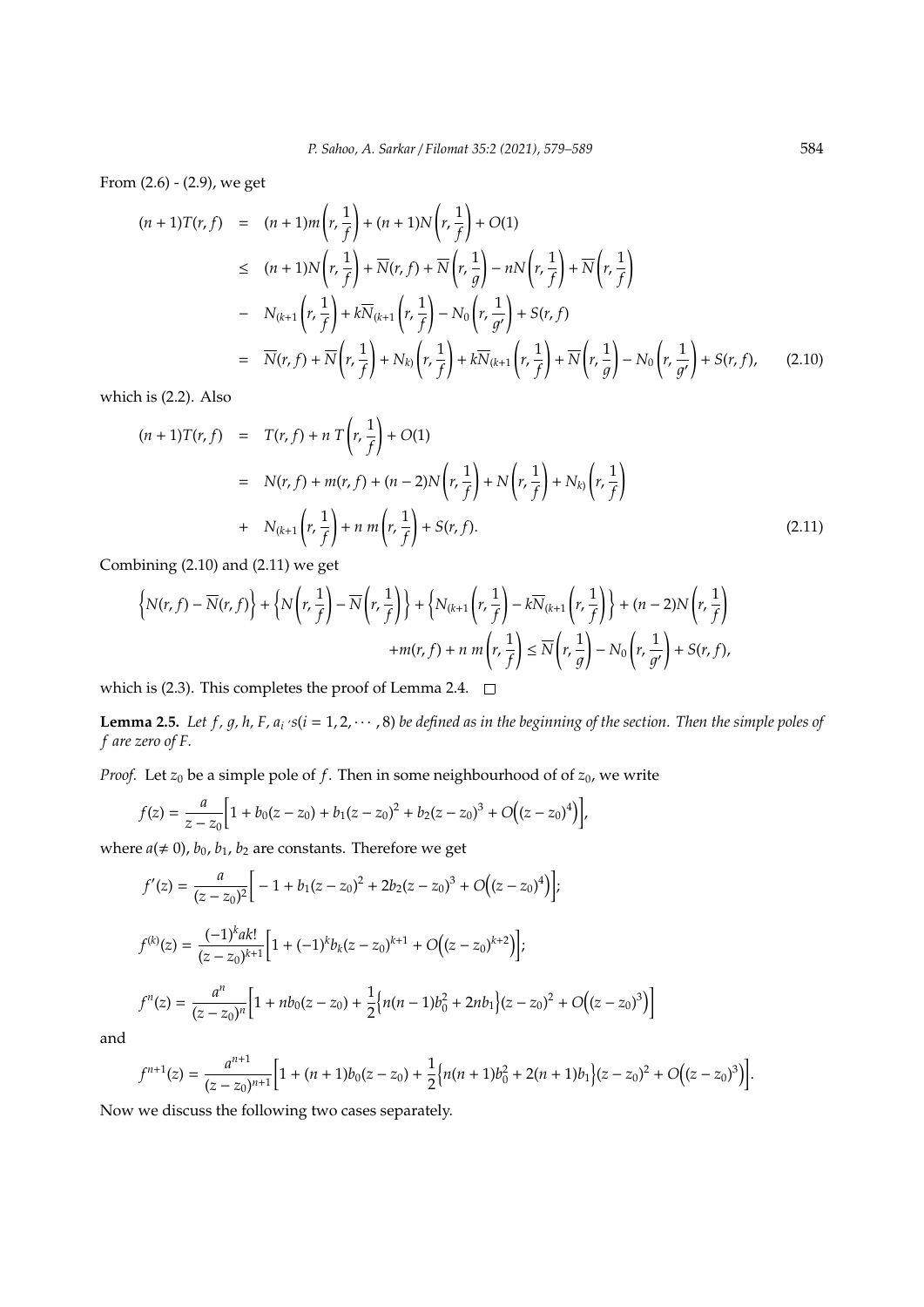**Case 1**. Let k=1. Then

$$
g(z) = Af^{n}(z)f'(z) + Bf^{n+1}(z) - 1 = \frac{(-1)Aa^{n+1}}{(z - z_0)^{n+2}} \Big[ 1 + \Big(nb_0 - \frac{B}{A}\Big)(z - z_0) + \frac{1}{2} \Big\{ n(n-1)b_0^2 + 2(n-1)b_1 - 2(n+1)b_0 \frac{B}{A} \Big\} (z - z_0)^2 + O\Big((z - z_0)^3\Big) \Big]
$$

and

$$
h(z) = \frac{g'(z)}{f^{n-1}(z)} = \frac{Aa^2}{(z-z_0)^4} \Big[ (n+2) + \Big\{ 2b_0 - (n+1)\frac{B}{A} \Big\} (z-z_0) - \Big\{ 2(n-1)b_1 + (n+1)b_0 \frac{B}{A} \Big\} (z-z_0)^2 + O\Big( (z-z_0)^3 \Big) \Big].
$$

Therefore

$$
\frac{g'(z)}{g(z)} = \frac{-1}{z - z_0} \Big[ (n+2) - \left( nb_0 - \frac{B}{A} \right) (z - z_0) + \left( nb_0^2 - 2(n-1)b_1 + 2b_0 \frac{B}{A} + \left( \frac{B}{A} \right)^2 \right) (z - z_0)^2
$$
  
+  $O((z - z_0)^3) \Big];$  (2.12)

$$
\left(\frac{g'(z)}{g(z)}\right)^2 = \frac{1}{(z-z_0)^2} \Big[ (n+2)^2 - 2(n+2) \Big( nb_0 - \frac{B}{A} \Big) (z-z_0) + \Big\{ n(3n+4)b_0^2 - 4(n-1)(n+2)b_1 + 2(n+4)b_0 \frac{B}{A} + (2n+5) \Big( \frac{B}{A} \Big)^2 \Big\} (z-z_0)^2 + O\Big( (z-z_0)^3 \Big) \Big];
$$
\n(2.13)

$$
\left(\frac{g'(z)}{g(z)}\right)' = \frac{1}{(z-z_0)^2} \Big[ (n+2) - \left\{ nb_0^2 - 2(n-1)b_1 + 2b_0 \frac{B}{A} + \left(\frac{B}{A}\right)^2 \right\} (z-z_0)^2 + O\Big((z-z_0)^3\Big) \Big];\tag{2.14}
$$

$$
\frac{h'(z)}{h(z)} = \frac{-1}{z - z_0} \left[ 4 - \frac{2b_0 - (n+1)\frac{B}{A}}{n+2} (z - z_0) + \left\{ \frac{4b_0^2 + 4(n+2)(n-1)b_1 + 2n(n+1)b_0\frac{B}{A}}{(n+2)^2} + \frac{(n+1)^2\left(\frac{B}{A}\right)^2}{(n+2)^2} \right\} (z - z_0)^2 + O\left((z - z_0)^3\right) \right];
$$
\n(2.15)

$$
\left(\frac{h'(z)}{h(z)}\right)^2 = \frac{1}{(z-z_0)^2} \left[16 - 8\frac{2b_0 - (n+1)\frac{B}{A}}{n+2}(z-z_0) + \left\{4\frac{9b_0^2 + 8(n+2)(n-1)b_1}{(n+2)^2} + \frac{4(n+1)(4n-1)b_0\frac{B}{A} + 9(n+1)^2\left(\frac{B}{A}\right)^2}{(n+2)^2}\right\} (z-z_0)^2 + O\left((z-z_0)^3\right)\right];
$$
\n(2.16)

$$
\left(\frac{h'(z)}{h(z)}\right)' = \frac{1}{(z-z_0)^2} \left[4 - \left\{\frac{4b_0^2 + 2n(n+1)b_0\frac{B}{A} + (n+1)^2\left(\frac{B}{A}\right)^2}{(n+2)^2} + \frac{4(n-1)b_1}{n+2}\right\} (z-z_0)^2 + O\left((z-z_0)^3\right)\right] (2.17)
$$

and

$$
\frac{g'(z)}{g(z)} \cdot \frac{h'(z)}{h(z)} = \frac{1}{(z-z_0)^2} \Big[ 4(n+2) - \Big\{ 2(2n+1)b_0 - (n+5)\frac{B}{A} \Big\} (z-z_0) + \Big\{ 2(2n+1)b_0^2 - 4(n-1)b_1 + (n+7)b_0 \frac{B}{A} + (n+5)\Big(\frac{B}{A}\Big)^2 \Big\} (z-z_0)^2 + O\Big((z-z_0)^3\Big) \Big].
$$
 (2.18)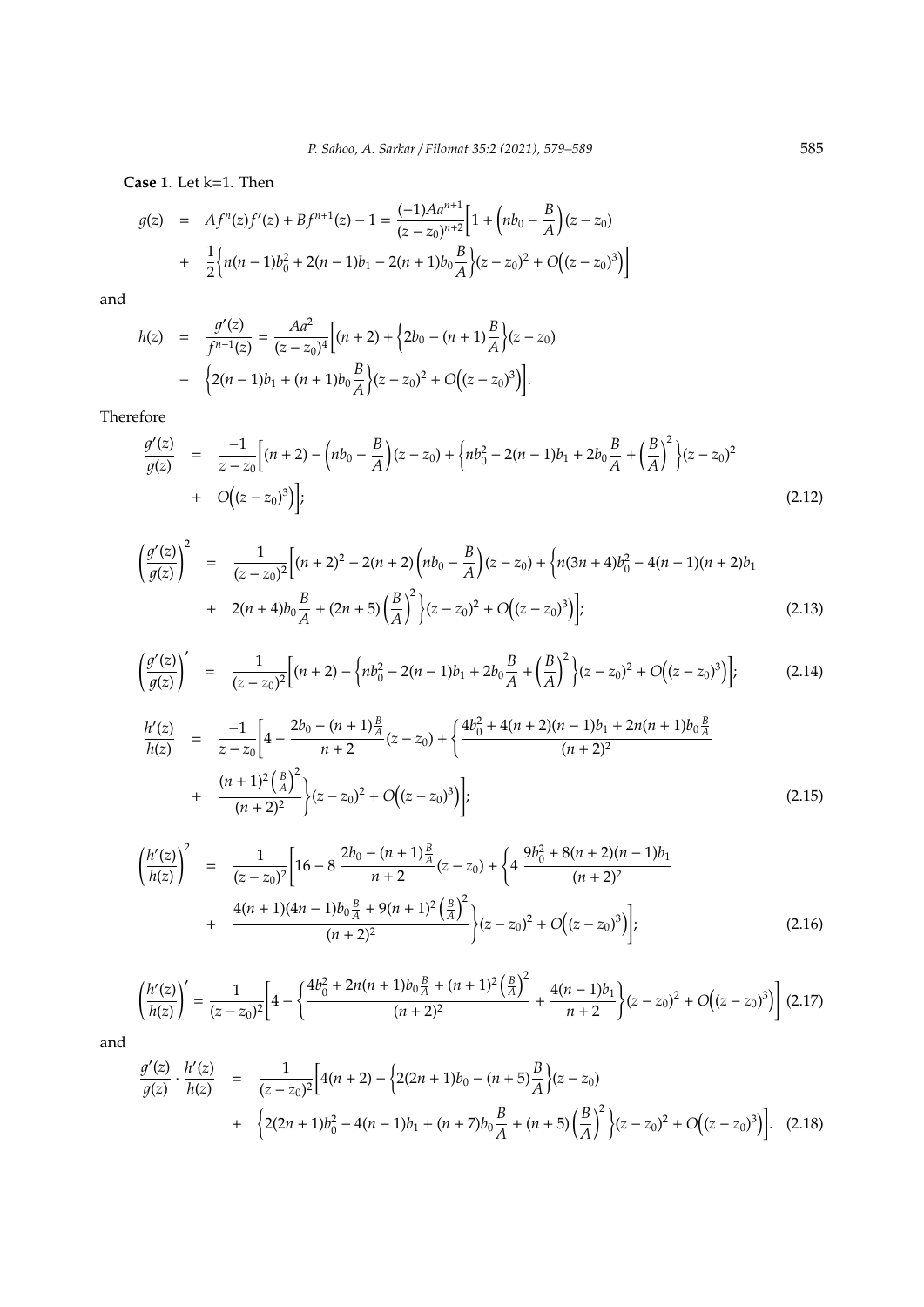Now substituting these values from (2.12) - (2.18) in the expression (2.1) we get  $F(z) = O\big((z-z_0)\big)$ , which shows that  $z_0$  is a zero of *F*.

**Case 2**. Let *k* > 2. Then

$$
g(z) = Af^{n}(z)f^{(k)}(z) + Bf^{n+1}(z) - 1 = \frac{(-1)^{k}k!Aa^{n+1}}{(z - z_0)^{n+k+1}} \Big[ 1 + nb_0(z - z_0) + \frac{1}{2} \Big\{ n(n-1)b_0^2 + 2nb_1 \Big\} (z - z_0)^2 + O\Big( (z - z_0)^3 \Big) \Big]
$$

and

$$
h(z) = \frac{g'(z)}{f^{n-1}(z)} = \frac{(-1)^{k+1}k!Aa^2}{(z-z_0)^{k+3}} \Big[ (n+k+1) + (k+1)b_0(z-z_0) - (n-k-1)b_1(z-z_0)^2 + O((z-z_0)^3) \Big].
$$

Therefore

$$
\frac{g'(z)}{g(z)} = \frac{-1}{z - z_0} \Big[ (n + k + 1) - nb_0(z - z_0) + \Big\{ nb_0^2 - 2nb_1 \Big\} (z - z_0)^2 + O\Big( (z - z_0)^3 \Big) \Big];\tag{2.19}
$$

$$
\left(\frac{g'(z)}{g(z)}\right)^2 = \frac{1}{(z-z_0)^2} \Big[ (n+k+1)^2 - 2n(n+k+1)b_0(z-z_0) + \{n(3n+2k+2)b_0^2 - 4n(n+k+1)b_1\} (z-z_0)^2 + O\big((z-z_0)^3\big) \Big];
$$
\n(2.20)

$$
\left(\frac{g'(z)}{g(z)}\right)' = \frac{1}{(z-z_0)^2} \Big[ (n+k+1) - \left\{ nb_0^2 - 2nb_1 \right\} (z-z_0)^2 + O\big((z-z_0)^3\big) \Big];\tag{2.21}
$$

$$
\frac{h'(z)}{h(z)} = \frac{-1}{z - z_0} \left[ (k+3) - \frac{(k+1)b_0}{n+k+1} (z - z_0) + \left\{ \frac{(k+1)^2 b_0^2}{(n+k+1)^2} + 2 \frac{(n-k-1)b_1}{n+k+1} \right\} (z - z_0)^2 + O\Big((z - z_0)^3\Big) \right];
$$
\n(2.22)

$$
\left(\frac{h'(z)}{h(z)}\right)^2 = \frac{1}{(z-z_0)^2} \left[ (k+3)^2 - 2\frac{(k+1)(k+3)b_0}{n+k+1} (z-z_0) + \left\{ \frac{(k+1)^2(2k+7)b_0^2}{(n+k+1)^2} + 4\frac{(k+3)(n-k-1)b_1}{n+k+1} \right\} (z-z_0)^2 + O\left((z-z_0)^3\right) \right];
$$
\n(2.23)

$$
\left(\frac{h'(z)}{h(z)}\right)' = \frac{1}{(z-z_0)^2} \left[ (k+3) - \left\{ \frac{(k+1)^2 b_0^2}{(n+k+1)^2} + 2 \frac{(n-k-1)b_1}{n+k+1} \right\} (z-z_0)^2 + O\left((z-z_0)^3\right) \right] \tag{2.24}
$$

and

$$
\frac{g'(z)}{g(z)} \cdot \frac{h'(z)}{h(z)} = \frac{1}{(z-z_0)^2} \Big[ (n+k+1)(k+3) - (nk+k+3n+1)b_0(z-z_0) + \Big\{ (nk+k+3n+1)b_0^2 - 2(nk+k+2n+1)b_1 \Big\} (z-z_0)^2 + O\Big( (z-z_0)^3 \Big) \Big].
$$
\n(2.25)

Now substituting these values from (2.19) - (2.25) in the expression (2.1) we get  $F(z) = O((z - z_0))$ . This completes the proof of Lemma 2.5. □

**Lemma 2.6.** Let f, g, h, F, a<sub>i</sub> 's ( $i = 1, 2, \cdots, 8$ ) be defined as in the beginning of this section. Then  $F(z) \neq 0$ .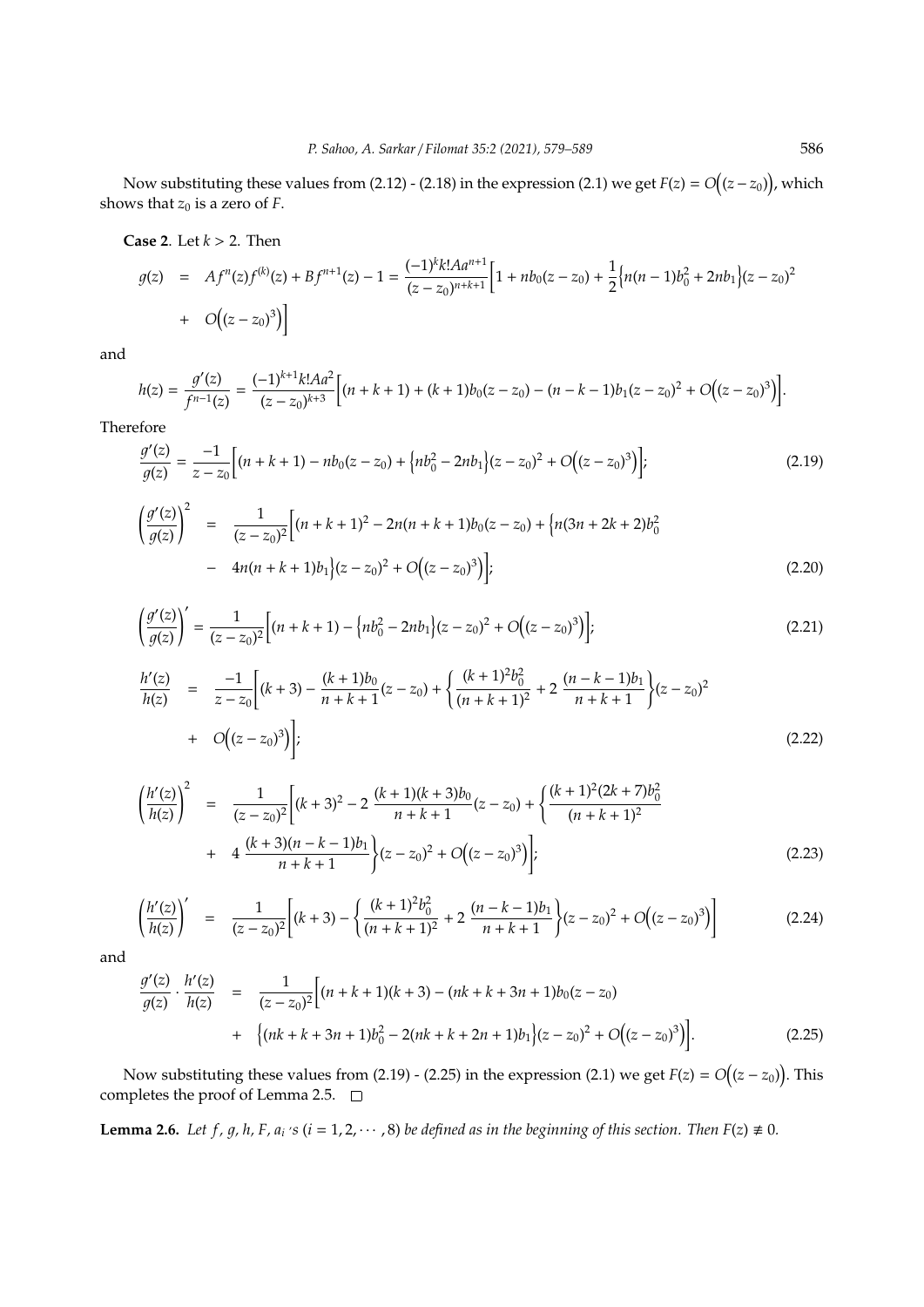*Proof.* If possible, we assume that  $F(z) \equiv 0$ . Under this hypothesis we first show that i)  $q$  has no zero.

ii) *h* has no zero.

Suppose that *z*<sub>1</sub> is a zero of *q* of multiplicity *l*<sub>1</sub>( $\geq$  1). Then it is clear that  $f(z_1) \neq 0$ ,  $\infty$  and *z*<sub>1</sub> is a zero of *h* with multiplicity ( $l_1$  − 1). Then from the Laurent series expansion of *F*(*z*) we get the coefficient of  $(z - z_1)^{-2}$ as

$$
A(l_1) = (a_1 + a_3 + a_4)l_1^2 - (a_2 + a_3 + 2a_4 + a_5)l_1 + (a_4 + a_5).
$$

For  $k = 1$ , putting the values of  $a_i$  's ( $i = 1, 2, \dots, 5$ ) we get

$$
A(l_1) = -\{(n+1)(3n^2 - 2n - 2)l_1^2 + (n+2)(4n^2 - 3n - 4)l_1 + (n+2)^2(n-2)\}.
$$

Clearly  $A(l_1) \neq 0$  for any positive integral value of  $l_1$ .

For  $k > 2$ , we get

$$
A(l_1) = (n-1) \Big[ \{ (k+1)n^4 + 2(k^2 + 5k + 10)n^3 + (k+1)^2(k+2)n^2 - (k+1)^2(2k+5)n + (k+1)^3 \} l_1^2 + (n+k+1)(k+1) \Big\{ (k+1)n^3 + (k^2 + 4k + 9)n^2 - (2k^2 + 7k + 5)n + (k+1)^2 \Big\} l_1 - n(n+k+1)^2(k+1) \Big\{ (n-1)k + (2n-1) \Big\} \Big].
$$

By Lemma 2.2, we get  $A(l_1) \neq 0$  for any positive integral value of  $l_1$ . Therefore  $z_1$  is a pole of *F*, a contradiction to our hypothesis. Thus,  $z_1$  is not a zero of  $q$  and hence  $q$  has no zero.

Let  $z_2$  be a zero of *h* of multiplicity  $l_2$ . Then  $z_2$  is neither a zero nor a pole of g. Then from the Laurent series expansion of *F*(*z*) we obtain the coefficient of  $(z - z_2)^{-2}$  as

$$
B(l_2) = a_4 l_2^2 - a_5 l_2.
$$

Now for  $k = 1$ ,  $\frac{a_5}{a_4}$  $\frac{a_5}{a_4} = -\frac{2n-1}{n+1}$  and for  $k > 2$ ,  $\frac{a_5}{a_4}$  $\frac{a_5}{a_4}$  = −(*k* + 3) +  $\frac{k+1}{n}$ . Clearly, *B*(*l*<sub>2</sub>) ≠ 0 for any positive integer value of *l*2. Then *z*<sup>2</sup> is a pole of *F*, a contradiction. Hence *h* has no zero.

Set

$$
\psi = \frac{g'}{g} \cdot \frac{1}{f} = \frac{h}{g} \cdot f^{n-2} = \frac{A\left\{ff^{(k+1)} + nf'f^{(k)}\right\} + (n+1)Bff'}{Af^n f^{(k)} + Bf^{n+1} - 1} \cdot f^{n-2}.
$$

Also,

$$
\frac{g'}{g} = \psi f \quad \text{and} \quad \frac{h'}{h} = \psi f - (n-2)\frac{f'}{f} + \frac{\psi'}{\psi}.
$$

Now substituting these values in the expression (2.1) we get

$$
\left\{ (n-2)(a_3 + 2a_4) - (a_2 + a_5) \right\} \psi f' = \left( a_1 + a_3 + a_4 \right) \psi^2 f^2 + \left\{ \left( a_2 + a_3 + 2a_4 + a_5 \right) \frac{\psi'}{\psi} + \left( a_6 + a_7 \right) \frac{B}{A} \right\} \psi f
$$

$$
+ \left[ a_4 \left( \frac{\psi'}{\psi} - (n-2) \frac{f'}{f} \right)^2 + a_5 \left\{ \left( \frac{\psi'}{\psi} \right)' - (n-2) \left( \frac{f'}{f} \right)' \right\} + a_7 \frac{B}{A} \left( \frac{\psi'}{\psi} - (n-2) \frac{f'}{f} \right) + a_8 \left( \frac{B}{A} \right)^2 \right].
$$

From this we obtain

$$
f' = \frac{l_1}{\psi} + l_2 f + l_3 \psi f^2,\tag{2.26}
$$

where  $l_1$ ,  $l_2$ ,  $l_3$  are differential polynomials of  $\frac{\psi'}{\psi}$  $\frac{\psi'}{\psi}$  and  $\frac{f'}{f}$ *f* .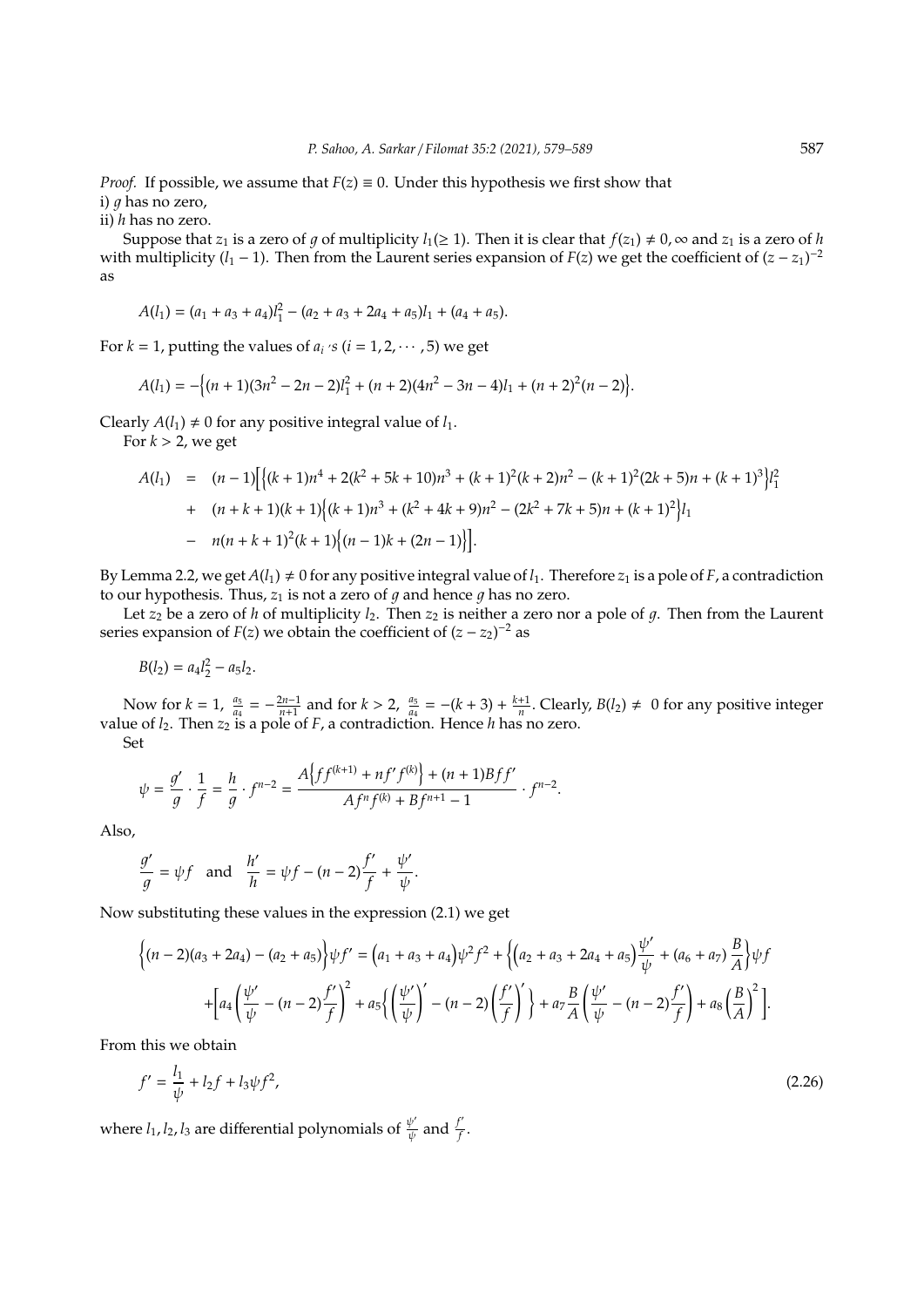Now let  $z_3$  be a zero of f. Then  $z_3$  is a pole of  $l_1$  and atmost a zero of  $\psi$ . Hence from (2.26),  $z_3$  is a pole of f', which is a contradiction.

Therefore  $N(r, \frac{1}{f}) = 0$ . Then from (2.3) we get  $m(r, \frac{1}{f}) = S(r, f)$ . Therefore

$$
T(r, f) = N\left(r, \frac{1}{f}\right) + m\left(r, \frac{1}{f}\right) + O(1) = S(r, f),
$$

a contradiction. Hence  $F(z) \neq 0$ .  $\Box$ 

## **3. Proof of the Theorem**

*Proof.* By Lemmas 2.5 and 2.6 we have seen that the simple poles of *f* are zeros of *F* and  $F(z) \neq 0$ . Now

$$
g = Af^n f^{(k)} + Bf^{n+1} - 1 \quad \text{and} \quad h = \frac{g'}{f^{n-1}} = A\{ff^{(k+1)} + nf'f^{(k)}\} + (n+1)Bff'.
$$
 (3.1)

Let

$$
\beta = -\frac{h}{g} = -\frac{A\{ff^{(k+1)} + nf'f^{(k)}\} + (n+1)Bff'}{Af^n f^{(k)} + Bf^{n+1} - 1}.
$$
\n(3.2)

Therefore

$$
\beta f^{n-1} = -\frac{g'}{g}.\tag{3.3}
$$

Now we consider the poles of β <sup>2</sup>*F*. From Lemma 2.5 we observe that the poles of *F* are of multiplicities at most 2 and come from the zeros and poles of *g* or *h*. From (3.2) we can see that the poles of *β* are zeros of q or poles of h. Now poles of q and h come from the poles of f. But we see that a pole of f of order  $s(≥ 2)$ is a zero of  $\beta$  of order  $(n-1)s-1 \ge 1$ . Therefore poles of  $f$  can not be a pole of  $\beta^2 F$ . Also from (3.1) we can see that zeros of *h* comes from multiple zeros of *f*. But multiple zeros of *f* are pole of *F* of order at most 2 and zero of  $\beta^2$  of order at least 2. Therefore multiple zeros of  $f$  can not be a pole of  $\beta^2F$ . Hence poles of  $\beta^2F$ comes only from zeros of  $q$ .

Let us suppose that  $z_4$  be a zero of g of multiplicity t. Then  $f(z_4) \neq 0$  or  $\infty$ . Therefore  $z_4$  is a zero of g' and *h* with multiplicity  $(t - 1)$  and hence a simple pole of  $\beta$ . Also we remember that the zeros of q and h can be a pole of *F* of order at most 2. Therefore *z*<sup>4</sup> is a pole of β <sup>2</sup>*F* of order at most 4. Therefore

$$
N(r,\beta^2 F) \le 4\overline{N}\left(r,\frac{1}{g}\right) + S(r,f). \tag{3.4}
$$

Now from the expression (2.1) we get  $m(r, F) = S(r, f)$ . Also using Lemma 2.1 we get from (3.3) that  $m(r, \beta^2) = S(r, f)$ . Thus  $m(r, \beta^2 F) = S(r, f)$ . Therefore

$$
T(r,\beta^2 F) \le 4\overline{N}\left(r,\frac{1}{g}\right) + S(r,f). \tag{3.5}
$$

Now the zeros of *f* of order  $\mu(\geq k+1)$  are zero of  $\beta$  of order at least  $(2\mu - k - 1)$ . Also zeros of *f* are not zero of g but a zero of h of order  $(2\mu - k - 1)$  and then a pole of F of order 2. Therefore zeros of  $\beta^2 F$  are of multiplicity at least ( $4\mu - 2k - 4$ ). Also simple poles of *f* are zero of  $\beta^2 F$ . Therefore

$$
N_1(r, f) + 4N_{(k+1)}\left(r, \frac{1}{f}\right) - 2(k+2)\overline{N}_{(k+1)}\left(r, \frac{1}{f}\right) \le N\left(r, \frac{1}{\beta^2 F}\right) \le T\left(r, \frac{1}{\beta^2 F}\right) \le 4\overline{N}\left(r, \frac{1}{g}\right) + S(r, f). \tag{3.6}
$$